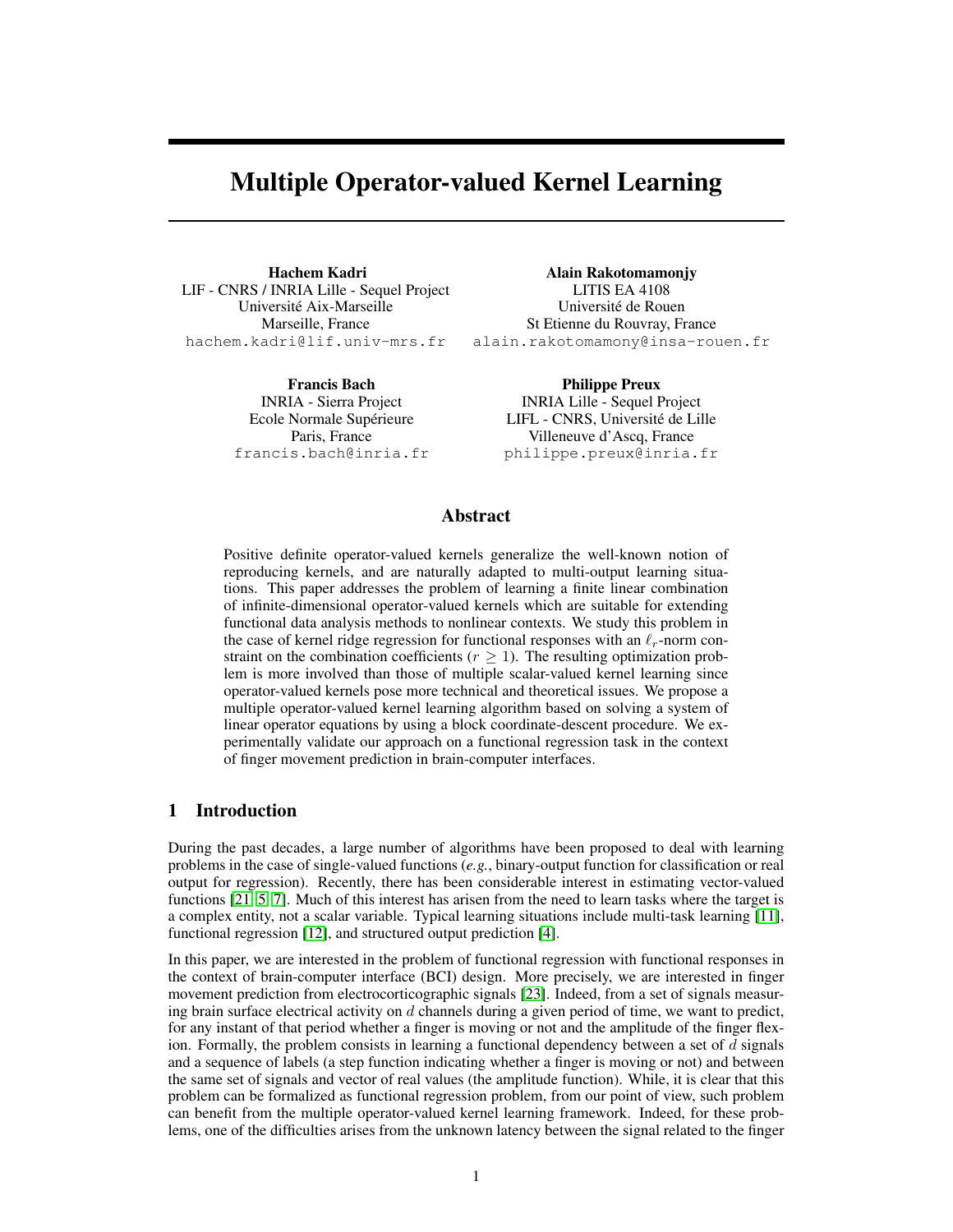movement and the actual movement [23]. Hence, instead of fixing in advance some value for this latency in the regression model, our framework allows to learn it from the data by means of several operator-valued kernels.

If we wish to address functional regression problem in the principled framework of reproducing kernel Hilbert spaces (RKHS), we have to consider RKHSs whose elements are operators that map a function to another function space, possibly source and target function spaces being different. Working in such RKHSs, we are able to draw on the important core of work that has been performed on scalar-valued and vector-valued RKHSs [28, 21]. Such a functional RKHS framework and associated operator-valued kernels have been introduced recently [12, 13]. A basic question with reproducing kernels is how to build these kernels and what is the optimal kernel choice for a given application. In order to overcome the need for choosing a kernel before the learning process, several works have tried to address the problem of learning the scalar-valued kernel jointly with the decision function [18, 29]. Since these seminal works, many efforts have been carried out in order to theoretically analyze the kernel learning framework [9, 3] or in order to provide efficient algorithms [24, 1, 15]. While many works have been devoted to multiple *scalar-valued* kernel learning, this problem of kernel learning have been barely investigated for *operator-valued* kernels. One motivation of this work is to bridge the gap between multiple kernel learning (MKL) and operatorvalued kernels by proposing a framework and an algorithm for learning a finite linear combination of operator-valued kernels. While each step of the scalar-valued MKL framework can be extended without major difficulties to operator-valued kernels, technical challenges arise at all stages because we deal with infinite dimensional spaces. It should be pointed out that in a recent work [10], the problem of learning the output kernel was formulated as an optimization problem over the cone of positive semidefinite matrices, and a block-coordinate descent method was proposed to solve it. However, they did not focus on learning the input kernel. In contrast, our multiple operator-valued kernel learning formulation can be seen as a way of learning simultaneously input and output kernels, although we consider a linear combination of kernels that are fixed in advance.

In this paper, we make the following contributions: 1) we introduce a novel approach to infinitedimensional multiple operator-valued kernel learning (MovKL) suitable for learning the functional dependencies and interactions between continuous data; 2) we extend the original formulation of ridge regression in dual variables to the functional data analysis domain, showing how to perform nonlinear functional regression with functional responses by constructing a linear regression operator in an operator-valued kernel feature space (Section 2); 3) we derive a dual form of the MovKL problem with functional ridge regression, and show that a solution of the related optimization problem exists (Section 2); 4) we propose a block-coordinate descent algorithm to solve the MovKL optimization problem which involves solving a challenging linear system with a sum of block operator matrices (Section 3); 5) we provide an empirical evaluation of MovKL performance which demonstrates its effectiveness on a BCI dataset (Section 4).

# 2 Problem Setting

Before describing the multiple operator-valued kernel learning algorithm that we will study and experiment with in this paper, we first review notions and properties of reproducing kernel Hilbert spaces with operator-valued kernels, show their connection to learning from multiple response data (multiple outputs; see [21] for discrete data and [12] for continuous data), and describe the optimization problem for learning kernels with functional response ridge regression.

#### 2.1 Notations and Preliminaries

We start by some standard notations and definitions used all along the paper. Given a Hilbert space  $\mathcal{H}, \langle \cdot, \cdot \rangle_{\mathcal{H}}$  and  $\|\cdot\|_{\mathcal{H}}$  refer to its inner product and norm, respectively. We denote by  $\mathcal{G}_x$ and  $\mathcal{G}_y$  the separable real Hilbert spaces of input and output functional data, respectively. In functional data analysis domain, continuous data are generally assumed to belong to the space of square integrable functions  $L^2$ . In this work, we consider that  $\mathcal{G}_x$  and  $\mathcal{G}_y$  are the Hilbert space  $L^2(\Omega)$  which consists of all equivalence classes of square integrable functions on a finite set  $\Omega$ .  $\Omega$  being potentially different for  $\mathcal{G}_x$  and  $\mathcal{G}_y$ . We denote by  $\mathcal{F}(\mathcal{G}_x, \mathcal{G}_y)$  the vector space of functions  $f : \mathcal{G}_x \longrightarrow \mathcal{G}_y$ , and by  $\mathcal{L}(\mathcal{G}_y)$  the set of bounded linear operators from  $\mathcal{G}_y$  to  $\mathcal{G}_y$ .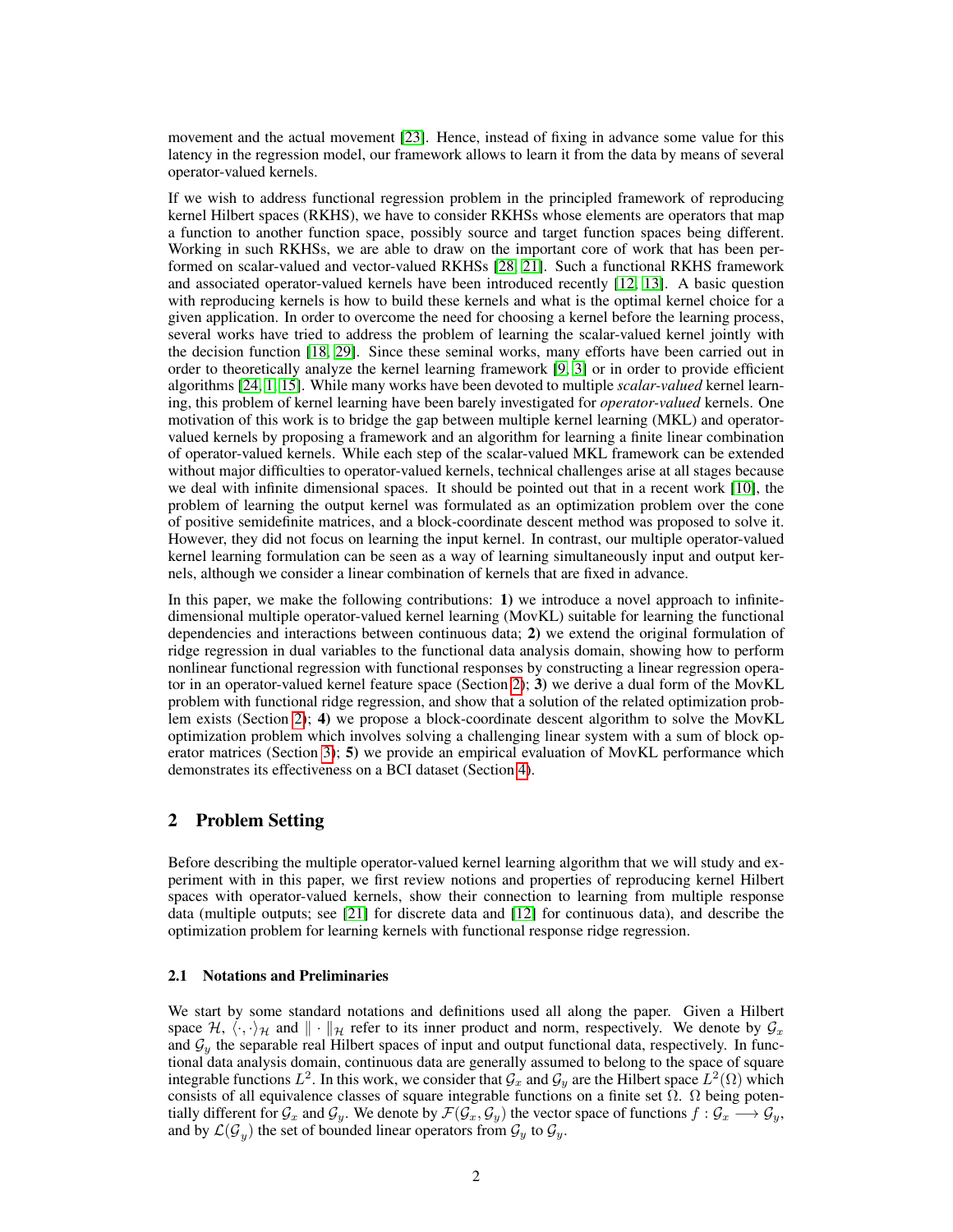We consider the problem of estimating a function f such that  $f(x_i) = y_i$  when observed functional data  $(x_i, y_i)_{i=1,...,n} \in (G_x, G_y)$ . Since  $G_x$  and  $G_y$  are spaces of functions, the problem can be thought of as an operator estimation problem, where the desired operator maps a Hilbert space of factors to a Hilbert space of targets. We can define the regularized operator estimate of  $f \in \mathcal{F}$  as:

$$
f_{\lambda} \triangleq \arg\min_{f \in \mathcal{F}} \frac{1}{n} \sum_{i=1}^{n} ||y_i - f(x_i)||_{\mathcal{G}_y}^2 + \lambda ||f||_{\mathcal{F}}^2.
$$
 (1)

In this work, we are looking for a solution to this minimization problem in a function-valued reproducing kernel Hilbert space  $\mathcal F$ . More precisely, we mainly focus on the RKHS  $\mathcal F$  whose elements are continuous linear operators on  $\mathcal{G}_x$  with values in  $\mathcal{G}_y$ . The continuity property is obtained by considering a special class of reproducing kernels called Mercer kernels [7, Proposition 2.2]. Note that in this case, F is separable since  $\mathcal{G}_x$  and  $\mathcal{G}_y$  are separable [6, Corollary 5.2].

We now introduce (function)  $\mathcal{G}_y$ -valued reproducing kernel Hilbert spaces and show the correspondence between such spaces and positive definite (operator)  $\mathcal{L}(\mathcal{G}_y)$ -valued kernels. These extend the traditional properties of scalar-valued kernels.

#### Definition 1 *(function-valued RKHS)*

*A Hilbert space*  $\mathcal F$  *of functions from*  $\mathcal G_x$  *to*  $\mathcal G_y$  *is called a reproducing kernel Hilbert space if there is a positive definite*  $\mathcal{L}(\mathcal{G}_y)$ *-valued kernel*  $K_\mathcal{F} (w,z)$  *on*  $\mathcal{G}_x \times \mathcal{G}_x$  *such that:* 

- *i. the function*  $z \mapsto K_{\mathcal{F}}(w, z)g$  *belongs to*  $\mathcal{F}, \forall z \in \mathcal{G}_x, w \in \mathcal{G}_x, g \in \mathcal{G}_y$ ,
- *ii.*  $\forall f \in \mathcal{F}, w \in \mathcal{G}_x, g \in \mathcal{G}_y, \ \ \langle f, K_{\mathcal{F}}(w, \cdot)g \rangle_{\mathcal{F}} = \langle f(w), g \rangle_{\mathcal{G}_y}$  (reproducing property).

## Definition 2 *(operator-valued kernel)*

*An L*( $G_y$ )-valued kernel  $K_\mathcal{F}(w,z)$  *on*  $\mathcal{G}_x$  is a function  $K_\mathcal{F}(\cdot,\cdot): \mathcal{G}_x\times\mathcal{G}_x\longrightarrow\mathcal{L}(\mathcal{G}_y)$ ; furthermore:

- *i.*  $K_{\mathcal{F}}$  *is Hermitian if*  $K_{\mathcal{F}}(w, z) = K_{\mathcal{F}}(z, w)^*$ , where  $*$  *denotes the adjoint operator,*
- *ii.*  $K_{\mathcal{F}}$  is positive definite on  $\mathcal{G}_x$  if it is Hermitian and for every natural number  $r$  and all  $\{(w_i, u_i)_{i=1,\dots,r}\}\in \mathcal{G}_x\times \mathcal{G}_y$ ,  $\sum_{i,j}\langle K_{\mathcal{F}}(w_i, w_j)u_j, u_i\rangle_{\mathcal{G}_y}\geq 0$ .

Theorem 1 *(bijection between function-valued RKHS and operator-valued kernel)* An  $\mathcal{L}(\mathcal{G}_y)$ -valued kernel  $K_\mathcal{F}(w,z)$  on  $\mathcal{G}_x$  is the reproducing kernel of some Hilbert space  $\mathcal{F}$ , if and *only if it is positive definite.*

The proof of Theorem 1 can be found in [21]. For further reading on operator-valued kernels and their associated RKHSs, see, e.g., [5, 6, 7].

#### 2.2 Functional Response Ridge Regression in Dual Variables

We can write the ridge regression with functional responses optimization problem (1) as follows:

$$
\min_{f \in \mathcal{F}} \frac{1}{2} ||f||_{\mathcal{F}}^2 + \frac{1}{2n\lambda} \sum_{i=1}^n ||\xi_i||_{\mathcal{G}_y}^2
$$
\n
$$
\text{with } \xi_i = y_i - f(x_i).
$$
\n(2)

Now, we introduce the Lagrange multipliers  $\alpha_i$ ,  $i = 1, \ldots, n$  which are functional variables since the output space is the space of functions  $G_y$ . For the optimization problem (2), the Lagrangian multipliers exist and the Lagrangian function is well defined. The method of Lagrange multipliers on Banach spaces, which is a generalization of the classical (finite-dimensional) Lagrange multipliers method suitable to solve certain infinite-dimensional constrained optimization problems, is applied here. For more details, see [16]. Let  $\alpha = (\alpha_i)_{i=1,...,n} \in \mathcal{G}_{y}^n$  the vector of functions containing the Lagrange multipliers, the Lagrangian function is defined as

$$
L(f, \alpha, \xi) = \frac{1}{2} ||f||_{\mathcal{F}}^2 + \frac{1}{2n\lambda} ||\xi||_{\mathcal{G}_y^n}^2 + \langle \alpha, y - f(x) - \xi \rangle_{\mathcal{G}_y^n},\tag{3}
$$

where  $\alpha = (\alpha_1, \ldots, \alpha_n) \in \mathcal{G}_y^n$ ,  $y = (y_1, \ldots, y_n) \in \mathcal{G}_y^n$ ,  $f(x) = (f(x_1), \ldots, f(x_n)) \in \mathcal{G}_y^n$ ,  $\xi = (\xi_1, \ldots, \xi_n) \in \mathcal{G}_{y}^n$ , and  $\forall a, b \in \mathcal{G}_{y}^n$ ,  $\langle a, b \rangle_{\mathcal{G}_{y}^n} = \sum_{k=1}^n \xi_k^k$  $\sum_{i=1} \langle a_i, b_i \rangle_{\mathcal{G}_y}.$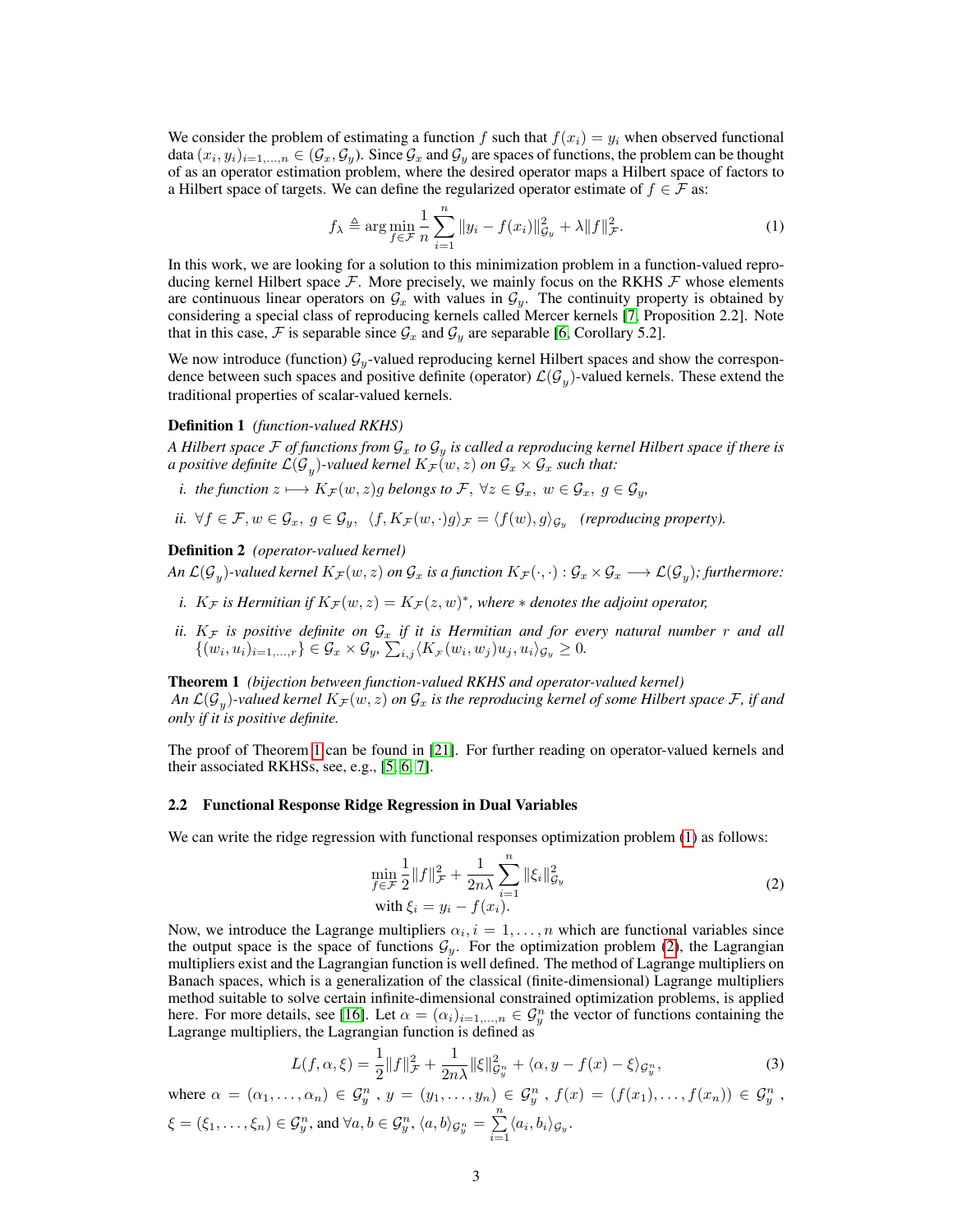Differentiating (3) with respect to  $f \in \mathcal{F}$  and setting to zero, we obtain

$$
f(.) = \sum_{i=1}^{n} K(x_i,.)\alpha_i,
$$
\n(4)

where  $K: \mathcal{G}_x \times \mathcal{G}_x \longrightarrow \mathcal{L}(\mathcal{G}_y)$  is the operator-valued kernel of  $\mathcal{F}.$ 

Substituting this into (3) and minimizing with respect to  $\xi$ , we obtain the dual of the functional response kernel ridge regression (KRR) problem

$$
\max_{\alpha} -\frac{n\lambda}{2} ||\alpha||_{\mathcal{G}_{y}^{n}}^{2} - \frac{1}{2} \langle \mathbf{K}\alpha, \alpha \rangle_{\mathcal{G}_{y}^{n}} + \langle \alpha, y \rangle_{\mathcal{G}_{y}^{n}}, \tag{5}
$$

where  $\mathbf{K} = [K(x_i, x_j)]_{i,j=1}^n$  is the block operator kernel matrix. The computational details regrading the dual formulation of functional KRR are derived in Appendix B of [14].

#### 2.3 MovKL in Dual Variables

Let us now consider that the function  $f(\cdot)$  is sum of M functions  $\{f_k(\cdot)\}_{k=1}^M$  where each  $f_k$  belongs to a  $\mathcal{G}_y$ -valued RKHS with kernel  $K_k(\cdot, \cdot)$ . Similarly to scalar-valued multiple kernel learning, we can cast the problem of learning these functions  $f_k$  as

$$
\min_{d \in \mathcal{D}} \min_{f_k \in \mathcal{F}_k} \sum_{k=1}^M \frac{\|f_k\|_{\mathcal{F}_k}^2}{2d_k} + \frac{1}{2n\lambda} \sum_{i=1}^n \|\xi_i\|_{\mathcal{G}_y}^2
$$
\n
$$
\text{with } \xi_i = y_i - \sum_{k=1}^M f_k(x_i), \tag{6}
$$

where  $d = [d_1, \dots, d_M]$ ,  $\mathcal{D} = \{d : \forall k, d_k \geq 0 \text{ and } \sum_k d_k \leq 1\}$  and  $1 \leq r \leq \infty$ . Note that this problem can equivalently be rewritten as an unconstrained optimization problem. Before deriving the dual of this problem, it can be shown by means of the generalized Weierstrass theorem [17] that this problem admits a solution. We report the proof in Appendix A of [14].

Now, following the lines of [24], a dualization of this problem leads to the following equivalent one

$$
\min_{\mathbf{d}\in\mathcal{D}}\max_{\alpha\in\mathcal{G}_y^n}-\frac{n\lambda}{2}\|\alpha\|_{\mathcal{G}_y^n}^2-\frac{1}{2}\langle\mathbf{K}\alpha,\alpha\rangle_{\mathcal{G}_y^n}+\langle\alpha,y\rangle_{\mathcal{G}_y^n},\tag{7}
$$

where  $\mathbf{K} = \sum^{M}$  $\sum_{k=1} d_k \mathbf{K}_k$  and  $\mathbf{K}_k$  is the block operator kernel matrix associated to the operator-valued

kernel  $K_k$ . The KKT conditions also state that at optimality we have  $f_k(\cdot) = \sum_{i=1}^n d_k K_k(x_i, \cdot) \alpha_i$ .

## 3 Solving the MovKL Problem

After having presented the framework, we now devise an algorithm for solving this MovKL problem.

#### 3.1 Block-coordinate descent algorithm

Since the optimization problem (6) has the same structure as a multiple scalar-valued kernel learning problem, we can build our MovKL algorithm upon the MKL literature. Hence, we propose to borrow from [15], and consider a block-coordinate descent method. The convergence of a block coordinate descent algorithm which is related closely to the Gauss-Seidel method was studied in works of [30] and others. The difference here is that we have operators and block operator matrices rather than matrices and block matrices, but this doesn't increase the complexity if the inverse of the operators are computable (typically analytically or by spectral decomposition). Our algorithm iteratively solves the problem with respect to  $\alpha$  with d being fixed and then with respect to d with  $\alpha$ being fixed (see Algorithm 1). After having initialized  $\{d_k\}$  to non-zero values, this boils down to the following steps :

1. with  $\{d_k\}$  fixed, the resulting optimization problem with respect to  $\alpha$  has the following form:

$$
(\mathbf{K} + \lambda I)\alpha = y,\tag{8}
$$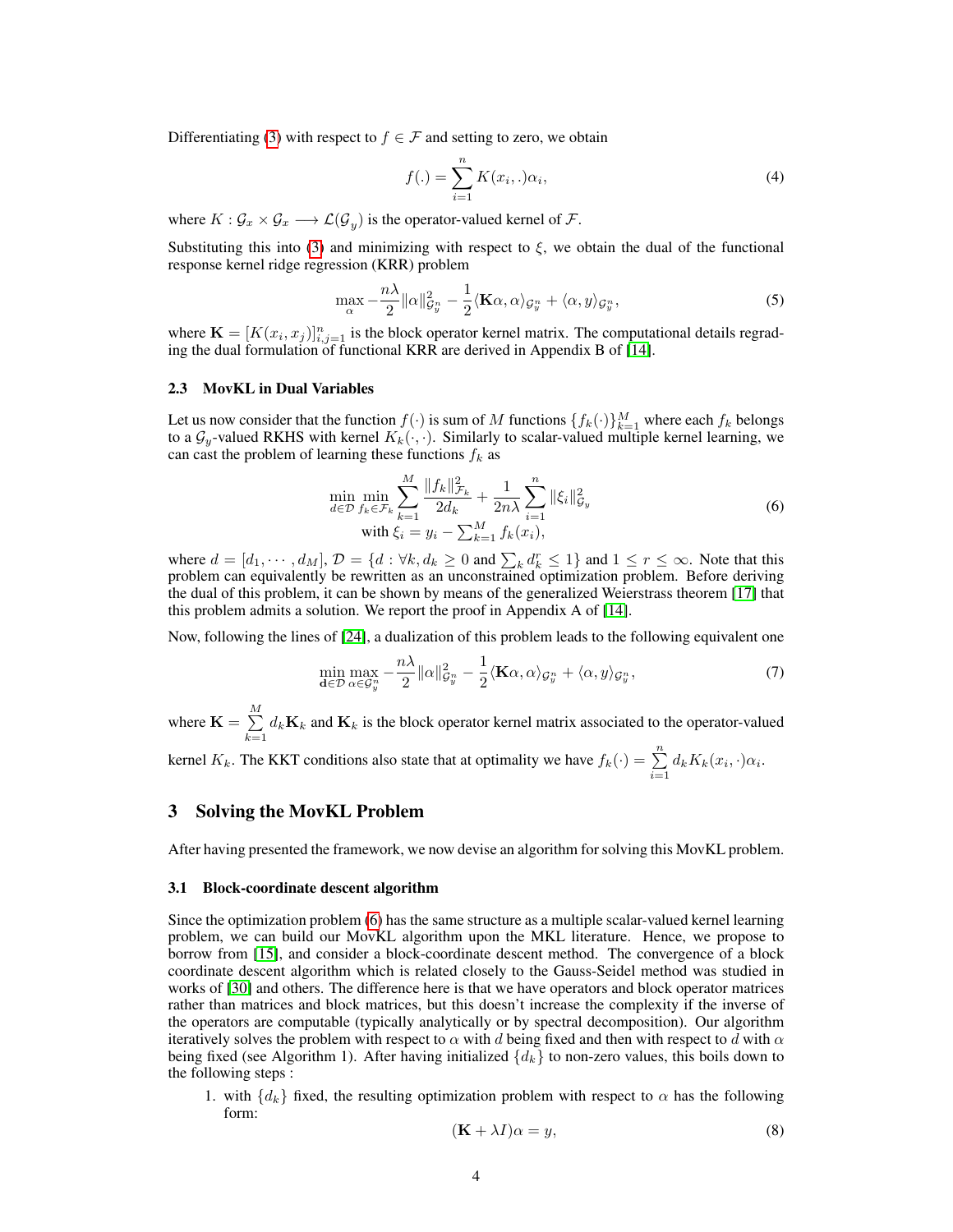where  $\mathbf{K} = \sum_{k=1}^{M} d_k \mathbf{K}_k$ . While the form of solution is rather simple, solving this linear system is still challenging in the operator setting and we propose below an algorithm for its resolution.

2. with  $\{f_k\}$  fixed, according to problem (6), we can rewrite the problem as

$$
\min_{d \in \mathcal{D}} \sum_{k=1}^{M} \frac{\|f_k\|_{\mathcal{F}_k}^2}{d_k} \tag{9}
$$

which has a closed-form solution and for which optimality occurs at [20]:

$$
d_k = \frac{\|f_k\|^{\frac{2}{r+1}}}{\left(\sum_k \|f_k\|^{\frac{2r}{r+1}}\right)^{1/r}}.\tag{10}
$$

This algorithm is similar to that of [8] and [15] both being based on alternating optimization. The difference here is that we have to solve a linear system involving a block-operator kernel matrix which is a combination of basic kernel matrices associated to  $M$  operator-valued kernels. This makes the system very challenging, and we present an algorithm for solving it in the next paragraph. We also report in Appendix C of [14] a convergence proof of a modified version of the MovKL algorithm that minimizes a perturbation of the objective function (6) with a small positive parameter required to guarantee convergence [2].

#### 3.2 Solving a linear system involving multiple operator-valued kernel matrices

One common way to construct operator-valued kernels is to build scalar-valued ones which are carried over to the vector-valued (resp. function-valued) setting by a positive definite matrix (resp. operator). In this setting an operator-valued kernel has the following form:

$$
K(w, z) = G(w, z)T,
$$

where G is a scalar-valued kernel and T is a positive operator in  $\mathcal{L}(\mathcal{G}_y)$ . In multi-task learning, T is a finite dimensional matrix that is expected to share information between tasks [11, 5]. More recently and for supervised functional output learning problems, T is chosen to be a multiplication or an integral operator [12, 13]. This choice is motivated by the fact that functional linear models for functional responses [25] are based on these operators and then such kernels provide an interesting alternative to extend these models to nonlinear contexts. In addition, some works on functional regression and structured-output learning consider operator-valued kernels constructed from the identity operator as in [19] and [4]. In this work we adopt a functional data analysis point of view and then we are interested in a finite combination of operator-valued kernels constructed from the identity, multiplication and integral operators. A problem encountered when working with operator-valued kernels in infinite-dimensional spaces is that of solving the system of linear operator equations (8). In the following we show how to solve this problem for two cases of operator-valued kernel combinations.

Case 1: multiple scalar-valued kernels and one operator. This is the simpler case where the combination of operator-valued kernels has the following form

$$
K(w, z) = \sum_{k=1}^{M} d_k G_k(w, z) T,
$$
\n(11)

where  $G_k$  is a scalar-valued kernel, T is a positive operator in  $\mathcal{L}(\mathcal{G}_y)$ , and  $d_k$  are the combination coefficients. In this setting, the block operator kernel matrix  $K$  can be expressed as a Kronecker product between the multiple scalar-valued kernel matrix  $\mathbf{G} = \sum_{k=1}^{M} d_k \mathbf{G}_k$ , where  $\mathbf{G}_k = [G_k(x_i, x_j)]_{i,j=1}^n$ , and the operator T. Thus we can compute an analytic solution of the system of equations (8) by inverting  $\mathbf{K} + \lambda I$  using the eigendecompositions of G and T as in [13].

Case 2: multiple scalar-valued kernels and multiple operators. This is the general case where multiple operator-valued kernels are combined as follows

$$
K(w, z) = \sum_{k=1}^{M} d_k G_k(w, z) T_k,
$$
\n(12)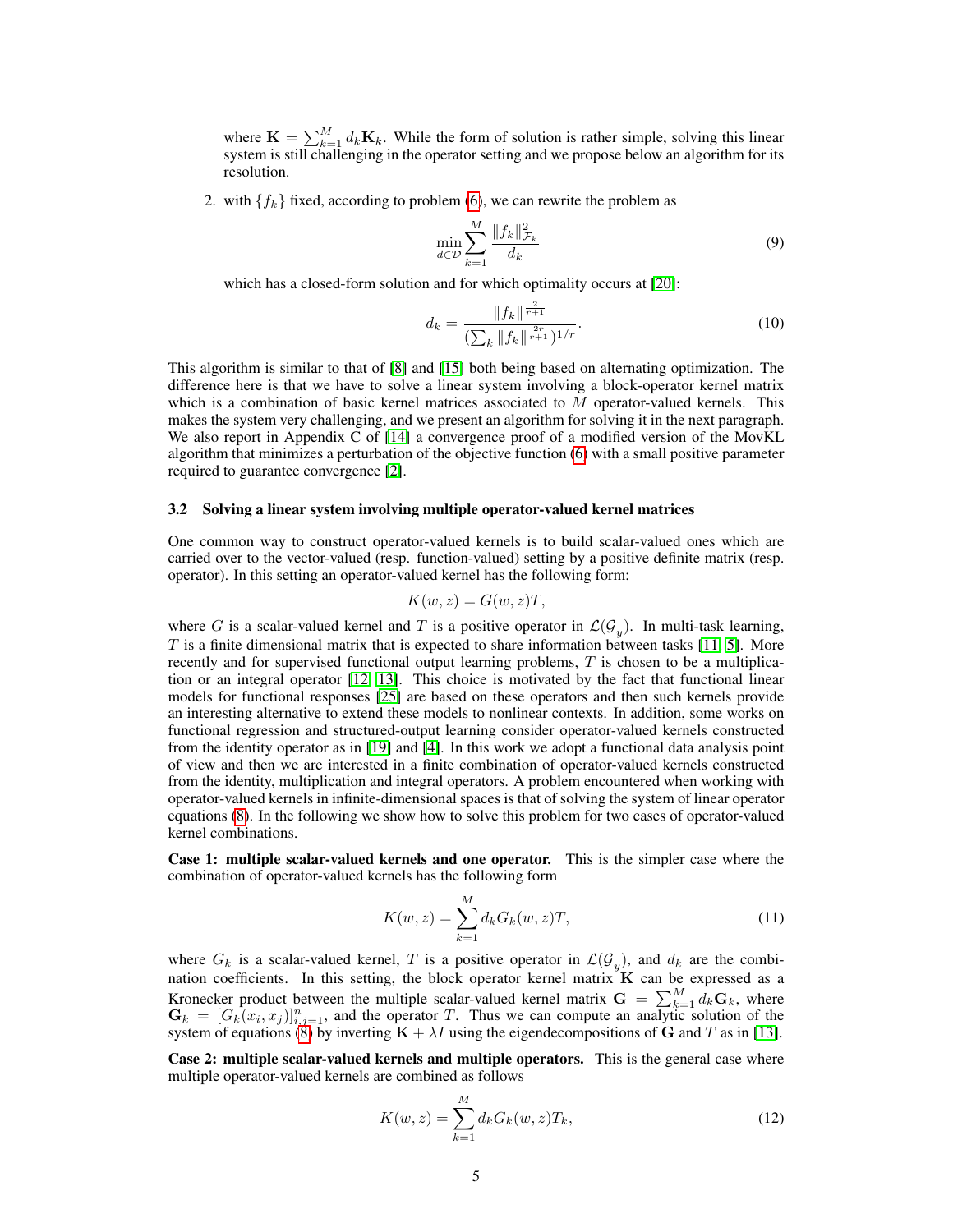Algorithm 1  $\ell_r$ -norm MovKL

**Input**  $\mathbf{K}_k$  for  $k = 1, \dots, M$  $d_k^1 \longleftarrow \frac{1}{\sqrt{k}}$  $\frac{1}{M}$  for  $k = 1, \ldots, M$  $\alpha \longleftarrow 0$ for  $t=1,2,\ldots\,$  do  $\alpha' \longleftarrow \alpha$  $\mathbf{K} \longleftarrow \sum_k d_k^t \mathbf{K}_k$  $\alpha \longleftarrow$  solution of  $(K + \lambda I)\alpha = y$ if  $\|\alpha - \alpha'\| < \epsilon$  then break end if  $d_k^{t+1} \longleftarrow \frac{\|f_k\|^{\frac{2}{r+1}}}{\left(\sum_{k=1}^{\infty} \frac{\|f_k\|^{\frac{2}{r+1}}}{\|x_k\|^{\frac{2r}{r+1}}}\right)}$  $\frac{||Jk||}{(\sum_{k} ||f_k||^{\frac{2r}{r+1}})^{1/r}}$  for  $k = 1, ..., M$ end for

Algorithm 2 Gauss-Seidel Method

choose an initial vector of functions  $\alpha^{(0)}$ repeat for  $i = 1, 2, ..., n$  $\alpha_i^{(t)} \longleftarrow$  sol. of (13):  $[K(x_i, x_i) + \lambda I] \alpha_i^{(t)} = s_i$ end for

until convergence

where  $G_k$  is a scalar-valued kernel,  $T_k$  is a positive operator in  $\mathcal{L}(\mathcal{G}_y)$ , and  $d_k$  are the combination coefficients. Inverting the associated block operator kernel matrix  $\mathbf{\tilde{K}}$  is not feasible in this case, that is why we propose a Gauss-Seidel iterative procedure (see Algorithm 2) to solve the system of linear operator equations (8). Starting from an initial vector of functions  $\alpha^{(0)}$ , the idea is to iteratively compute, until a convergence condition is satisfied, the functions  $\alpha_i$  according to the following expression

$$
[K(x_i, x_i) + \lambda I] \alpha_i^{(t)} = y_i - \sum_{j=1}^{i-1} K(x_i, x_j) \alpha_j^{(t)} - \sum_{j=i+1}^n K(x_i, x_j) \alpha_j^{(t-1)},
$$
(13)

where t is the iteration index. This problem is still challenging because the kernel  $K(\cdot, \cdot)$  still involves a positive combination of operator-valued kernels. Our algorithm is based on the idea that instead of inverting the finite combination of operator-valued kernels  $[K(x_i, x_i) + \lambda I]$ , we can consider the following variational formulation of this system

$$
\min_{\alpha_i^{(t)}} \frac{1}{2} \langle \sum_{k=1}^{M+1} K_k(x_i, x_i) \alpha_i^{(t)}, \alpha_i^{(t)} \rangle_{\mathcal{G}_y} - \langle s_i, \alpha_i^{(t)} \rangle_{\mathcal{G}_y},
$$
\nwhere  $s_i = y_i - \sum_{j=1}^{i-1} K(x_i, x_j) \alpha_j^{(t)} - \sum_{j=i+1}^{n} K(x_i, x_j) \alpha_j^{(t-1)}, K_k = d_k G_k T_k, \forall k \in \{1, ..., M\},$   
\nand  $K_{M+1} = \lambda I$ .

Now, by means of a variable-splitting approach, we are able to decouple the role of the different kernels. Indeed, the above problem is equivalent to the following one :

$$
\min_{\mathbf{\alpha}_i^{(t)}} \frac{1}{2} \langle \hat{\mathbf{K}}(x_i, x_i) \mathbf{\alpha}_i^{(t)}, \mathbf{\alpha}_i^{(t)} \rangle_{\mathcal{G}_y^M} - \langle \mathbf{s}_i, \mathbf{\alpha}_i^{(t)} \rangle_{\mathcal{G}_y^M} \quad \text{with} \quad \alpha_{i,1}^{(t)} = \alpha_{i,k}^{(t)} \quad \text{for} \quad k = 2, \dots, M+1,
$$

where  $\hat{\mathbf{K}}(x_i, x_i)$  is the  $(M + 1) \times (M + 1)$  diagonal matrix  $[K_k(x_i, x_i)]_{k=1}^{M+1}$ .  $\alpha_i^{(t)}$  is the vector  $(\alpha_{i,1}^{(t)},\ldots,\alpha_{i,M+1}^{(t)})$  and the  $(M+1)$ -dimensional vector  $s_i = (s_i,0,\ldots,0)$ . We now have to deal with a quadratic optimization problem with equality constraints. Writing down the Lagrangian of this optimization problem and then deriving its first-order optimality conditions leads us to the following set of linear equations

$$
\begin{cases}\nK_1(x_i, x_i)\alpha_{i,1} - s_i + \sum_{k=1}^M \gamma_k = 0 \\
K_k(x_i, x_i)\alpha_{i,k} - \gamma_k = 0 \\
\alpha_{i,1} - \alpha_{i,k} = 0\n\end{cases}
$$
\n(14)

where  $k = 2, \ldots, M + 1$  and  $\{\gamma_k\}$  are the Lagrange multipliers related to the M equality constraints. Finally, in this set of equations, the operator-valued kernels have been decoupled and thus, if their inversion can be easily computed (which is the case in our experiments), one can solve the problem (14) with respect to  $\{\alpha_{i,k}\}$  and  $\gamma_k$  by means of another Gauss-Seidel algorithm after simple reorganization of the linear system.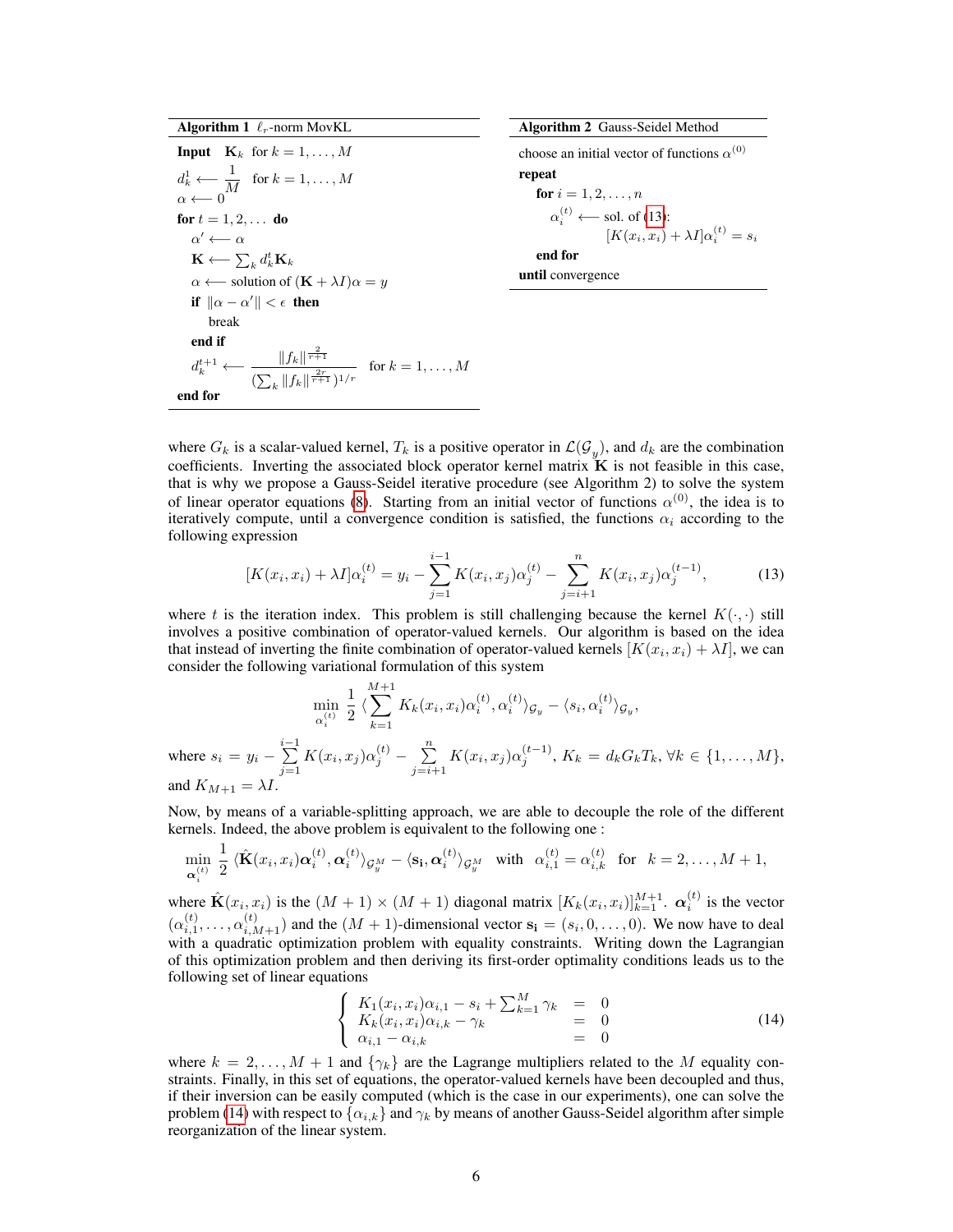

Figure 1: Example of a couple of input-output signals in our BCI task. (left) Amplitude modulation features extracted from ECoG signals over 5 pre-defined channels. (middle) Signal of labels denoting whether the finger is moving or not. (right) Real amplitude movement of the finger.

## 4 Experiments

In order to highlight the benefit of our multiple operator-valued kernel learning approach, we have considered a series of experiments on a real dataset, involving functional output prediction in a brain-computer interface framework. The problem we addressed is a sub-problem related to finger movement decoding from Electrocorticographic (ECoG) signals. We focus on the problem of estimating if a finger is moving or not and also on the direct estimation of the finger movement amplitude from the ECoG signals. The development of the full BCI application is beyond the scope of this paper and our objective here is to prove that this problem of predicting finger movement can benefit from multiple kernel learning.

To this aim, the fourth dataset from the BCI Competition IV [22] was used. The subjects were 3 epileptic patients who had platinium electrode grids placed on the surface of their brains. The number of electrodes varies between 48 to 64 depending on the subject, and their position on the cortex was unknown. ECoG signals of the subject were recorded at a 1KHz sampling using BCI2000 [27]. A band-pass filter from 0.15 to 200Hz was applied to the ECoG signals. The finger flexion of the subject was recorded at 25Hz and up-sampled to 1KHz by means of a data glove which measures the finger movement amplitude. Due to the acquisition process, a delay appears between the finger movement and the measured ECoG signal [22]. One of our hopes is that this time-lag can be properly learnt by means of multiple operator-valued kernels. Features from the ECoG signals are built by computing some band-specific amplitude modulation features, which is defined as the sum of the square of the band-specific filtered ECoG signal samples during a fixed time window.

For our finger movement prediction task, we have kept 5 channels that have been manually selected and split ECoG signals in portions of 200 samples. For each of these time segments, we have the label of whether at each time sample, the finger is moving or not as well as the real movement amplitudes. The dataset is composed of 487 couples of input-output signals, the output signals being either the binary movement labels or the real amplitude movement. An example of inputoutput signals are depicted in Figure 1. In a nutshell, the problem boils down to be a functional regression task with functional responses.

To evaluate the performance of the multiple operator-valued kernel learning approach, we use both: (1) the percentage of labels correctly recognized (LCR) defined by  $(W_r/T_n) \times 100\%$ , where  $W_r$ is the number of well-recognized labels and  $T_n$  the total number of labels to be recognized; (2) the residual sum of squares error (RSSE) as evaluation criterion for curve prediction

$$
RSSE = \int \sum_{i} \{y_i(t) - \widehat{y}_i(t)\}^2 dt,
$$
\n(15)

where  $\hat{y}_i(t)$  is the prediction of the function  $y_i(t)$  corresponding to real finger movement or the finger movement state.

For the multiple operator-valued kernels having the form (12), we have used a Gaussian kernel with 5 different bandwidths and a polynomial kernel of degree 1 to 3 combined with three operators T: identity  $Ty(t) = y(t)$ , multiplication operator associated with the function  $e^{-t^2}$  defined by  $Ty(t) = e^{-t^2}y(t)$ , and the integral Hilbert-Schmidt operator with the kernel  $e^{-|t-s|}$  proposed in [13],  $Ty(t) = \int e^{-|t-s|} y(s) ds$ . The inverses of these operators can be computed analytically.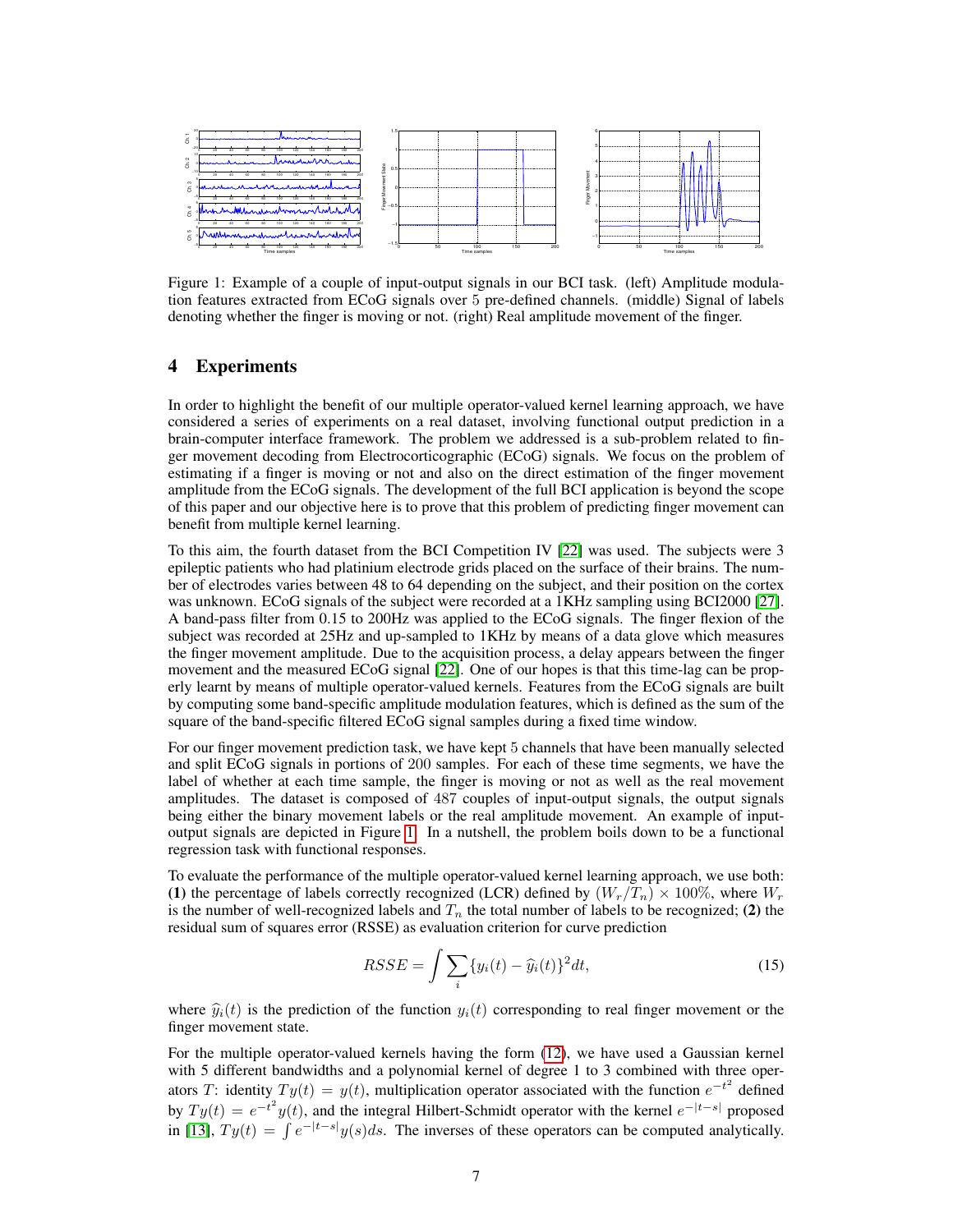Table 1: (Left) Results for the movement state prediction. Residual Sum of Squares Error (RSSE) and the percentage number of Labels Correctly Recognized (LCR) of : (1) baseline KRR with the Gaussian kernel, (2) functional response KRR with the integral operator-valued kernel, (3) MovKL with  $\ell_{\infty}$ ,  $\ell_1$  and  $\ell_2$ -norm constraint. (Right) Residual Sum of Squares Error (RSSE) results for finger movement prediction.

| <b>Algorithm</b>               | <b>RSSE</b> | $LCR(\%)$ | <b>Algorithm</b>               | <b>RSSE</b> |
|--------------------------------|-------------|-----------|--------------------------------|-------------|
| KRR - scalar-valued -          | 68.32       | 72.91     | KRR - scalar-valued -          | 88.21       |
| KRR - functional response -    | 49.40       | 80.20     | KRR - functional response -    | 79.86       |
| MovKL - $\ell_{\infty}$ norm - | 45.44       | 81.34     | MovKL - $\ell_{\infty}$ norm - | 76.52       |
| MovKL - $\ell_1$ norm -        | 48.12       | 80.66     | MovKL - $\ell_1$ norm -        | 78.24       |
| MovKL - $\ell_2$ norm -        | 39.36       | 84.72     | MovKL - $\ell_2$ norm -        | 75.15       |

While the inverses of the identity and the multiplication operators are easily and directly computable from the analytic expressions of the operators, the inverse of the integral operator is computed from its spectral decomposition as in [13]. The number of eigenfunctions as well as the regularization parameter  $\lambda$  are fixed using "one-curve-leave-out cross-validation" [26] with the aim of minimizing the residual sum of squares error.

Empirical results on the BCI dataset are summarized in Table 1. The dataset was randomly partitioned into 65% training and 35% test sets. We compare our approach in the case of  $\ell_1$  and  $\ell_2$ -norm constraint on the combination coefficients with: (1) the baseline scalar-valued kernel ridge regression algorithm by considering each output independently of the others, (2) functional response ridge regression using an integral operator-valued kernel [13], (3) kernel ridge regression with an evenlyweighted sum of operator-valued kernels, which we denote by  $\ell_{\infty}$ -norm MovKL.

As in the scalar case, using multiple operator-valued kernels leads to better results. By directly combining kernels constructed from identity, multiplication and integral operators we could reduce the residual sum of squares error and enhance the label classification accuracy. Best results are obtained using the MovKL algorithm with  $\ell_2$ -norm constraint on the combination coefficients. RSSE and LCR of the baseline kernel ridge regression are significantly outperformed by the operator-valued kernel based functional response regression. These results confirm that by taking into account the relationship between outputs we can improve performance. This is due to the fact that an operatorvalued kernel induces a similarity measure between two pairs of input/output.

# 5 Conclusion

In this paper we have presented a new method for learning simultaneously an operator and a finite linear combination of operator-valued kernels. We have extended the MKL framework to deal with functional response kernel ridge regression and we have proposed a block coordinate descent algorithm to solve the resulting optimization problem. The method is applied on a BCI dataset to predict finger movement in a functional regression setting. Experimental results show that our algorithm achieves good performance outperforming existing methods. It would be interesting for future work to thoroughly compare the proposed MKL method for operator estimation with previous related methods for multi-class and multi-label MKL in the contexts of structured-output learning and collaborative filtering.

## Acknowledgments

We would like to thank the anonymous reviewers for their valuable comments. This research was funded by the Ministry of Higher Education and Research, Nord-Pas-de-Calais Regional Council and FEDER (Contrat de Projets Etat Region CPER 2007-2013), ANR projects LAMPADA (ANR-09-EMER-007) and ASAP (ANR-09-EMER-001), and by the IST Program of the European Community under the PASCAL2 Network of Excellence (IST-216886). This publication only reflects the authors' views. Francis Bach was partially supported by the European Research Council (SIERRA Project).